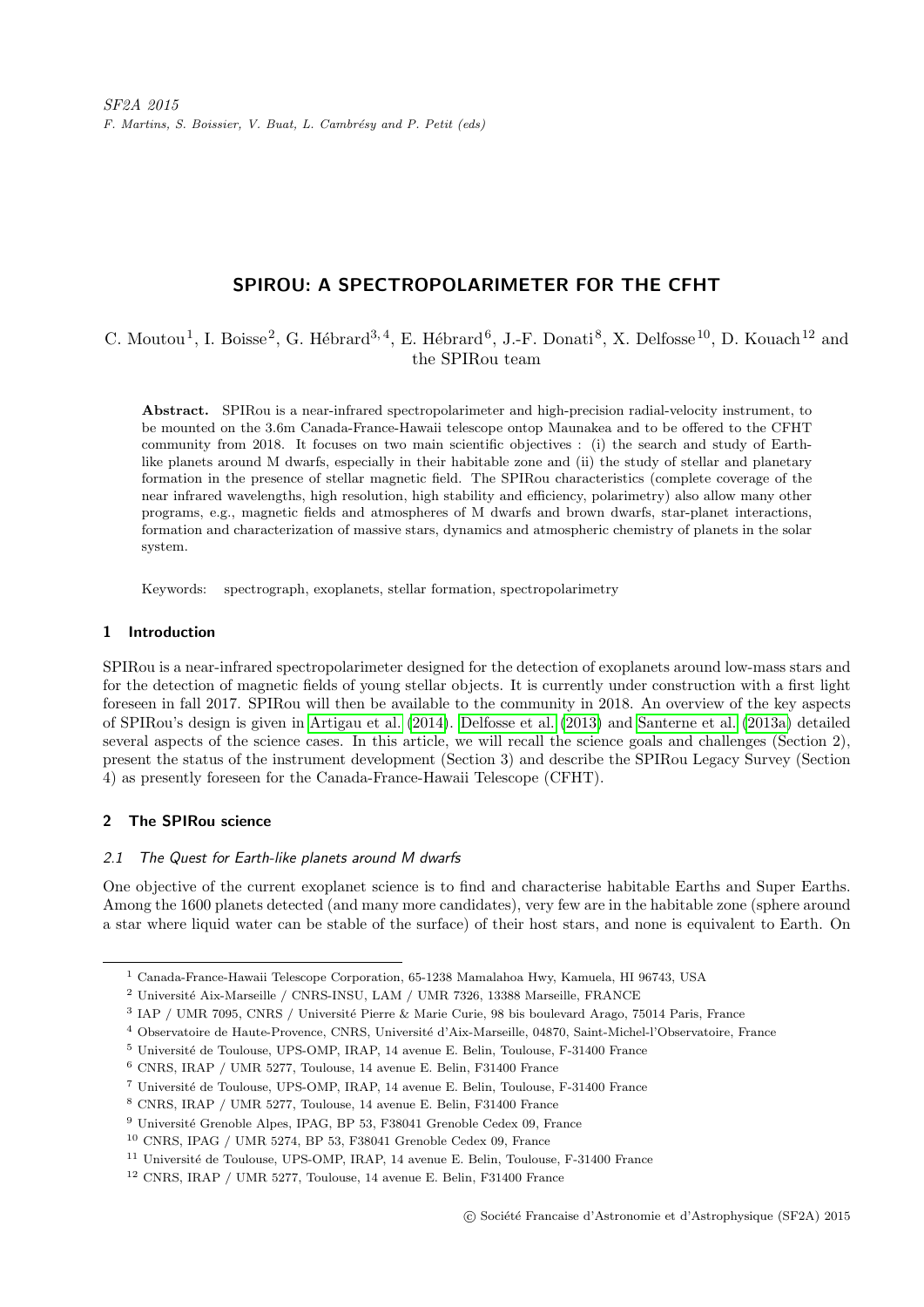### 206 SF2A 2015

another hand, very few planets are known around M dwarfs. Finally, observing the planetary architecture as a function of the stellar host mass is important to constrain planet formation models.

The long-term goal of exploring the atmospheric composition of the telluric, potentially habitable exoplanets starts with the discovery of such objects in the solar neighbourhood and the statistical description of their properties. Ideally, one would need to complete a catalog of habitable terrestrial planets, allowing future space missions to concentrate on planet characterization without wasting time on their detection. In addition, statistical properties of planets around M dwarfs can provide key information on planetary formation, and in particular on the sensitivity of planet formation to initial conditions in the protoplanetary disc. Recent simulations indeed suggest that planet populations change very significantly for M dwarfs of increasing masses (Alibert et al in preparation). M dwarfs also vastly dominate the stellar population in the Solar neighborhood and are likely hosting most planets in our Galaxy; this makes such studies even more crucial. Finally, pioneering studies with HARPS at the ESO 3.6m telescope demonstrated that super-Earths with orbital periods ¡100 d are more numerous around M dwarfs than around Sun-like stars, with an occurrence frequency close to 90% [\(Bonfils et al. 2013\)](#page-7-3); moreover, about half of these super-Earths are potentially located in the habitable zones of their host stars.

The exoplanetary scientists have several reasons to focus on low-mass M dwarfs around which small/lowmass planets are easier to detect. Indeed, the radial-velocity signal of a planet is inversely proportional to  $M_{\star}^{2/3}$ , so the method is more favorable to the coolest dwarf stars. It is also faster and easier to detect planets in the habitable zone of low-mass stars since it is located at a distance where planets orbital periods are in the range 10 to 50 days, thanks to a lower stellar temperature and to the fact that the radial-velocity semi-amplitude is proportional to  $P_{orb}^{-1/3}$ .

Since M dwarfs are faint in the visible, we designed the SPIRou spectropolarimeter in the infrared, so that it is optimised for accurate radial-velocity measurements on M dwarfs. Two challenges will have yet to be faced when pursuing the search for telluric planets in the habitable zones of M dwarfs with SPIRou. First, numerous telluric lines are present in the near-infrared part of the spectra. These lines do not have an equal contribution on each observation depending on time and weather conditions. One should carefully mask or remove them, before deriving the radial-velocity of the star. The second limitation is the level of activity of low-mass M dwarfs. We are currently investigating several reseach directions to mitigate this problem (see Sect. 2.3).

The quest for low-mass planets around very low mass stars is a major science goal that requires large amounts of time.

## 2.2 Characterization of transiting exoplanets

Numerous ground- and space-based photometric surveys have been used to detect new transiting planets and several others are in project. Exoplanets transiting in front of their host stars are particularly interesting objects as they allow numerous key studies to be performed. This includes accurate radius, mass, and density measurements, atmospheric studies in absorption through transits and in emission through occultations, dynamic analyses from possible timing variations or obliquity measurements.

With precise masses of transiting exoplanets, the atmospheric models can be efficiently tested. For instance, the presence of an atmosphere and its composition strongly depend on these fundamental parameters, as shown by the difference between CoRoT-7b and GJ 1214b (larger radius for a similar mass for the latter): the atmosphere can be dominated by water or by hydrogen, leading to different chemistry and various densities. The diversity of mass or density in the regime of Earth-like exoplanets and super-earthes is striking, and requires a greater sample, and accurate mass measurements, to become useful constraints for the theory [\(Valencia et al.](#page-7-4) [2010;](#page-7-4) [Lopez & Fortney 2014;](#page-7-5) [Valencia et al. 2013\)](#page-7-6).

M dwarfs are advantageous hosts for transiting planets studies, as for the radial-velocity method. Their small radii make deeper the transits of telluric planets, and the reduced size of their habitable zone makes more frequent and probable the transits of a potentially habitable planet. SPIRou is thus well optimized to perform the radial velocity follow up of photometric surveys observing M dwarfs to detect transiting planets. Since the rate of false positives could be significant, in particular those due to blended or unblended binaries, the first goal of this follow up is to establish the planetary nature of the transiting candidates. For such validated transiting planets, the radial velocities are then used to characterize the systems and in particular to measure the mass, eccentricity, and obliquity of the planets. They are also used to characterize the host stars and to search for possible extra companions. SPIRou is expected to play an important role in the follow up of planetary candidates transiting in front of M dwarfs detected by photometric surveys, including ExTra, NGTS, K2, TESS,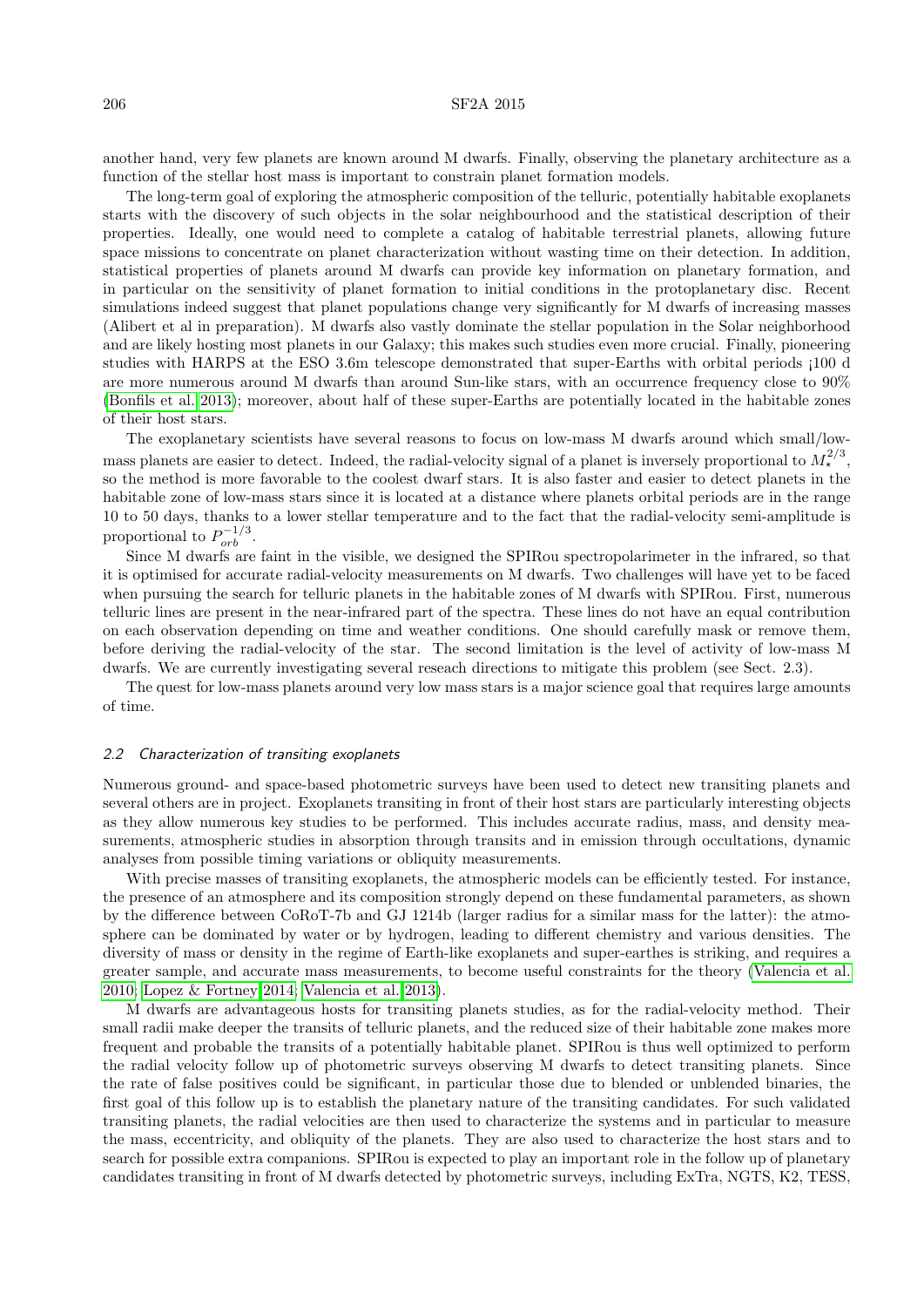#### or PLATO.

Finally, as the magnetic field of the host stars will also be obtained by SPIRou for each planet detection, it will be possible to investigate the role of the magnetic field to shape the evolution of planets, through evaporation or stellar wind interactions. Such studies in transiting systems, where the relative inclinations are better constrained and the planet masses are well known, are particularly interesting.

#### 2.3 Filtering out the radial-velocity activity jitter using the spectropolarimetry

To diagnose the radial velocity jitter, several complementary approaches are commonly used, mostly making use of chromospheric activity indicators like excess flux in the cores of the H $\alpha$  and Ca II H&K, or measurements of spectral line asymmetries. For the use of SPIRou, we investigate how we can use spectropolarimetry to better characterize and ultimately model the radial-velocity jitter. This new method aims at studying both the radial-velocity jitter caused by activity and Zeeman signatures reflecting the large-scale magnetic field at the origin of activity. To model the radial-velocity jitter due to rotational modulations, we take advantage of the distortions of the Stokes I profiles that are caused by brightness inhomogeneities at the stellar surface (Hébrard et al., 2015, in prep).

As an example, we outline the results obtained for GJ 358, a moderately active M2-dwarf. From the Stokes V signatures we infer a rotational period of ∼25.4 days; using Zeeman Doppler Imaging, we then recover the parent large scale magnetic field. This star exhibits a poloidal component with a polar intensity of -110 G inclined at 45◦ to the line of sight. We observe that the radial velocities and the longitudinal field vary in quadrature, which suggest that spots cluster at phase ∼0.7 (see right panel Fig. [1\)](#page-2-0). By modeling the tiny distortions in Stokes I profile using a modified version of Zeeman Doppler Imaging (Hébrard et al. 2015 in prep.), we obtain a map representing the statistical distribution of spots at the stellar surface. As expected, we find a cluster of spots lying close to the same longitude. The radial velocity jitter of full amplitude of  $\sim 15 \text{ m s}^{-1}$  can be filtered out at a rms precision of 2.8 m s<sup>−</sup><sup>1</sup> close to the intrinsic precision of the data set (see right panel of Fig. [1\)](#page-2-0). In the Lomb-Scargle periodogram of the radial velocities, the periods  $P_{\rm rot}$ ,  $P_{\rm rot}/2$  and  $P_{\rm rot}/3$  have been filtered, and there is no more prevailing peaks in the periodogram of the residuals.

A similar method has been used the analysis of V830 Tau [\(Donati et al. 2015\)](#page-7-7) and it will be generalized to the planet search programs in the SPIRou data. In the near-infrared, profile distortions induced by cool spots are smaller than in the visible (Huélamo et al. 2008, e.g.), but the Zeeman broadening is larger, so filtering needs to be adjusted accordingly (Hébrard et al. 2014).



<span id="page-2-0"></span>Fig. 1. Left: Map of the photosphere occupancy (white for quiet photosphere, brown for spot). The star is viewed in flattened polar projection. The pole is in the center, the bold circle depicts the stellar equator and the outer line represents the -30° latitude. Right: Longitudinal field (in G) and radial velocities (in km s<sup>-1</sup>) as a function of the rotation phase, collected with HARPSPol Each color symbol represents a stellar rotation phase. The green curves represent the predicted values.

## 2.4 Magnetic fields of protostars and cool stars

Our second main scientific goal is to characterise the impact of magnetic fields on the formation of stars and planets. Magnetic fields in the inner disc regions or at protostar surfaces can only be investigated through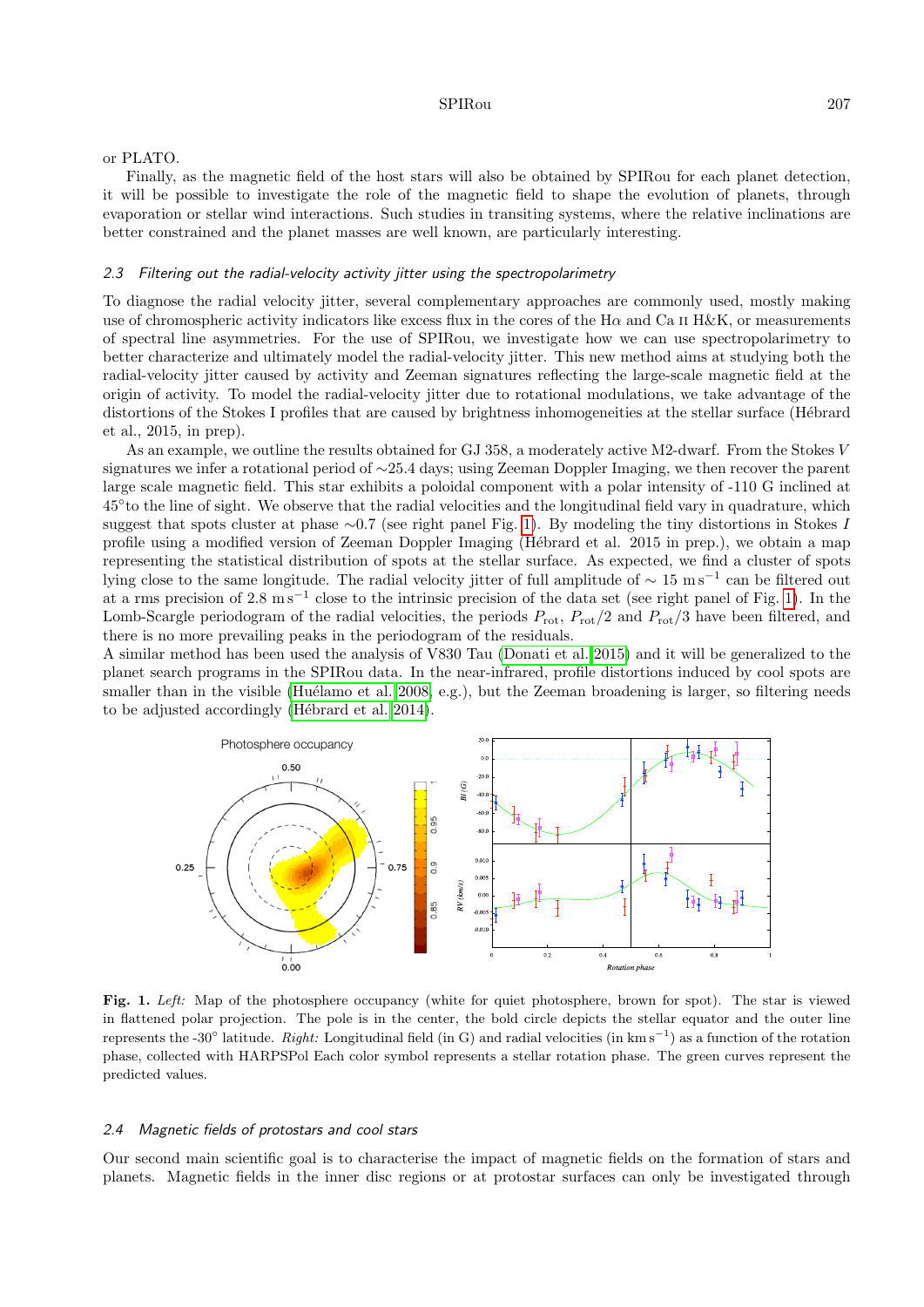## 208 SF2A 2015

nIR spectroscopy [\(Johns-Krull 2007,](#page-7-10) e.g.) or optical spectropolarimetry [\(Donati et al. 2005,](#page-7-11) e.g.). In both cases, magnetic fields are detected through the Zeeman effect on spectral lines, and more specifically through the additional broadening (with respect to non magnetically-sensitive lines of otherwise similar properties) and the polarization structures they generate within line profiles. With SPIRou, we will measure and characterise the structure of the magnetic field of young protostars thanks to the polarimetric capability of SPIRou. The near infrared is needed since these targets are faint in the visible. Moreover the Zeeman effect increases with wavelength.

The questions that SPIRou will be able to handle include: (i) what is the origin of their magnetic fields (e.g. fossil or dynamo), (ii) how do these magnetic fields connect the protostars to their accretion discs, (iii) how do these fields control accretion from the discs and how can they slow down the rotation of the protostars, (iv) how do they participate (along with accretion disc fields) in launching collimated jets, (v) how importantly do they contribute to the photo-evaporation of the disk through the coronal X-rays they indirectly produce, (vi) to what extent do magnetism and magnetospheric accretion modify the internal structure of protostars, and (vii) with which magnetic topologies do protostars start their unleashed spin-up towards the main sequence once they dissipated their accretion discs?

At ages of 0.1-0.5 Myr, low-mass pre-main-sequence stars (class-I protostars) are surrounded by massive accretion discs from which they actively feed, and are embedded in dust cocoons hiding them from view at optical wavelengths. As a result, the large-scale magnetic topology at the surface of a class-I protostars has never been observed and will be assessed for the first time with SPIRou.

With SPIRou data, quantitative studies of how protostars accrete material from their accretion discs and how this process impacts their structure and rotation evolution can be carried out and the corresponding models can be directly confronted to observations. One can for instance retrieve the location and geometry of accretion funnels [\(Romanova et al. 2011,](#page-7-12) e.g.), investigate how the resulting accretion shock affects the atmosphere of the star and evaluate the impact of accretion on structure and angular momentum content [\(Zanni & Ferreira 2013\)](#page-7-13) of the newly born star. In particular, class-I protostars should be well suited for investigating magnetospheric accretion at higher accretion-rate regimes.

With SPIRou, we will be estimating the gaseous content in the inner regions of different types of protostellar accretion discs, investigating their magnetic field strengths and topologies and looking for potential correlations between the disc and field properties to find out whether and how fields can impact discs. Magnetic fields in discs are potentially important since fields are expected to impact significantly the formation, disc-induced migration and orbital inclination of protoplanets. More specifically, discs fields and associated MHD turbulence can potentially inhibit fragmentation through gravitational instabilities and modify the subsequent formation of giant planets. Thanks to our first study on filtering out activity jitter on rotating stars [\(Petit et al. 2015;](#page-7-14) [Donati et al. 2015\)](#page-7-7), we could also search for hot Jupiters around these targets. Detecting hot Jupiters at the early stage would constrain the theory on the formation and migration of planetary systems.

#### 3 The instrument development status

SPIRou is being developed by seven countries: Canada, France, Switzerland, Taiwan, Brazil, Portugal, Hawaii and 12 institutes in these countries. The consortium is led by IRAP (Toulouse, France).

The science requirements and technical specifications of SPIRou can be summarized as follows:

- Acquire a single-shot spectral domain covering the YJHK domain  $(0.98-2.35 \mu m)$ , to benefit the very high spectral radial velocity content in the H and K-band for M-dwarfs and to allow observing the magnetic field of embedded young stars in their early phase.
- Get a spectral resolution of 70K to 75K, in order to optimize the radial-velocity accuracy for lines of slowly rotating M dwarfs.
- Achieve the radial velocity stability of  $1m/s$ , to allow the detection of Earth and Super-Earth exoplanets in the habitable zone of M-dwarfs.
- Provide the linear and circular polarimetric capacity, with maximum 1-2 % crosstalk and down to a sensitivity of 10 ppm (similar to CFHT/ESPaDOnS). This will allow the observations of stellar magnetic fields and the disentangling of the stellar activity and the keplerian signal.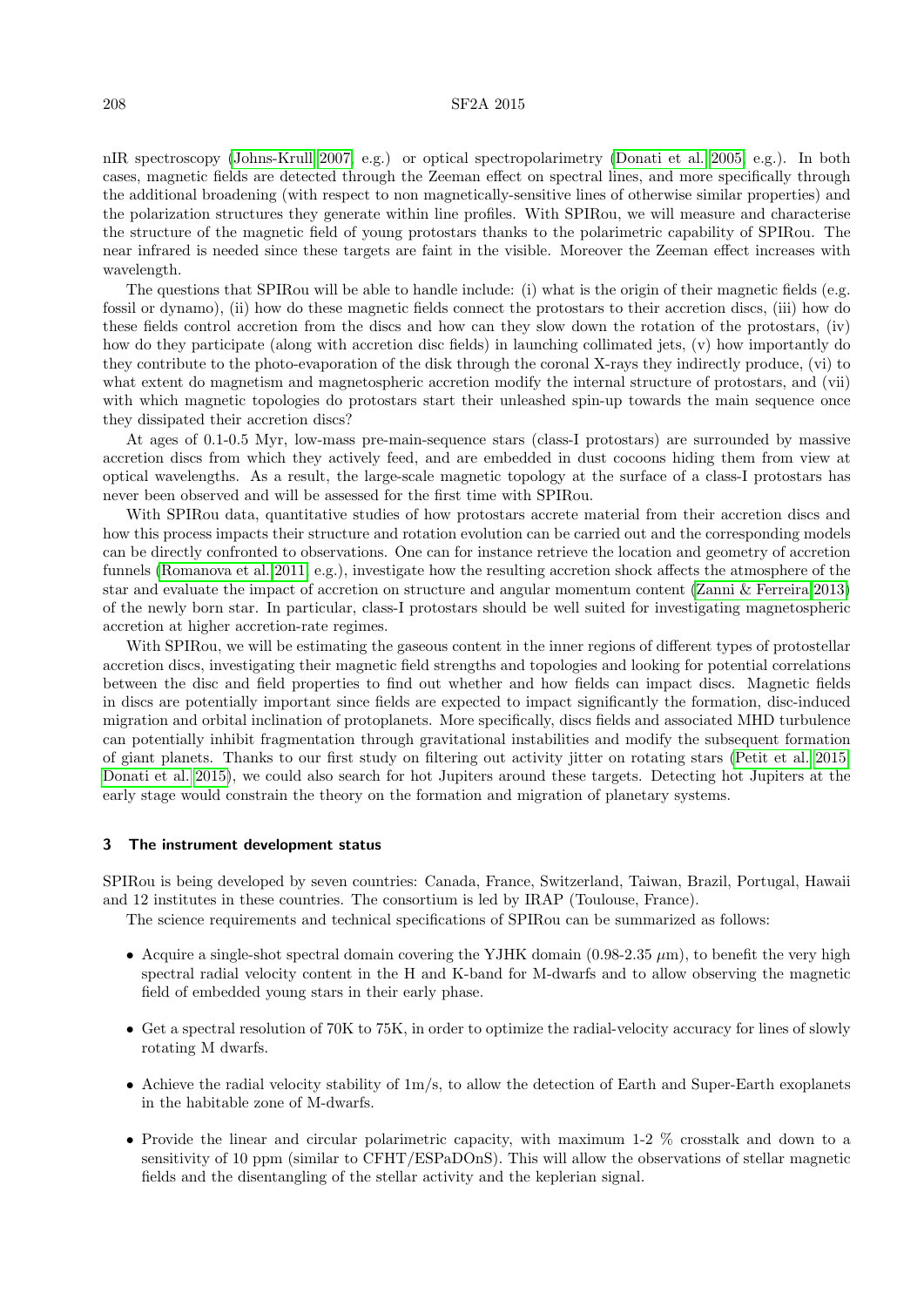### SPIRou 209

• Obtain a signal-to-noise ratio of 100 per  $2km/s$  pixel for a star of magnitude J=12.0 or K=11; this implies a requirement on the throughput of 15  $\%$  and on the thermal background at 2.35  $\mu$ m of maximum 50  $ph/s/\text{\AA}$ . This efficiency is required for a large radial-velocity and polarimetric survey.

SPIRou is made of several sub-systems, each of them being simultaneously developed in different institutes of the consortium. The first sub-system is the Cassegrain unit, mounted in the dome at the Cassegrain focus of the 3.6m CFH telescope. It is composed of an atmospheric dispersion corrector, the guide camera with an image stabilisation system and an achromatic polarimeter. The Cassegrain unit is being developed and tested at IRAP, Toulouse. The second sub-system contains the fibers and the pupil slicer. The spectral range requires the use of fluoride fibers; high transmission fibers are chosen to maximize thoughput. The near-field scrambling is obtained with a section of octogonal fibers. The pupil is split into four slices for each science fiber, with 4 pixels separating each fiber. The main piece of SPIRou is the cryogenic spectrograph, located in the coudé room at the third floor of the telescope building. Its thermal control has a specification of 2 mK over a day. The spectrograph design contains a large parabolic mirror, a double-pass prism-train cross-disperser with an R2 diffraction grating, and a fully dioptric camera with a Hawaii 4RG 4kx4k detector array. The spectrograph cryostat, currently being mounted in Victoria (Canada), is shown on Fig. [2.](#page-4-0) Essential to the radial-velocity accuracy is the calibration  $&$  super-stable radial-velocity reference module, also located in the coudé room and fiber linked to the spectrograph; this calibration module is being assembled between Geneva and Observatoire de Haute Provence.

The data reduction pipeline is being developed by the consortium (effort led by LAM, Marseille) and will be delivered to CFHT with the instrument, aiming at a complete extraction of spectra as well as radial-velocity and polarisation signatures available a few minutes after the observations.

The last project review was held in June 2015 at IRAP, Toulouse. The funding process is now finalised, and should be secured at the end of 2015. The integration / validation of the full instrument will be at IRAP, Toulouse and should last 7 months. The integration at system level is expected to start on March 2016, followed by the validation phase on November 2016. The system Acceptance at IRAP will be in April 2017. We expect the final integration on CFHT site to be in summer 2017 for a first light in the last semester of 2017.

Stay tuned by consulting the SPIRou web page <http://spirou.irap.omp.eu/>.

<span id="page-4-0"></span>

Fig. 2. The SPIRou cryostat, being integrated at NRC Herzberg, Victoria, Canada.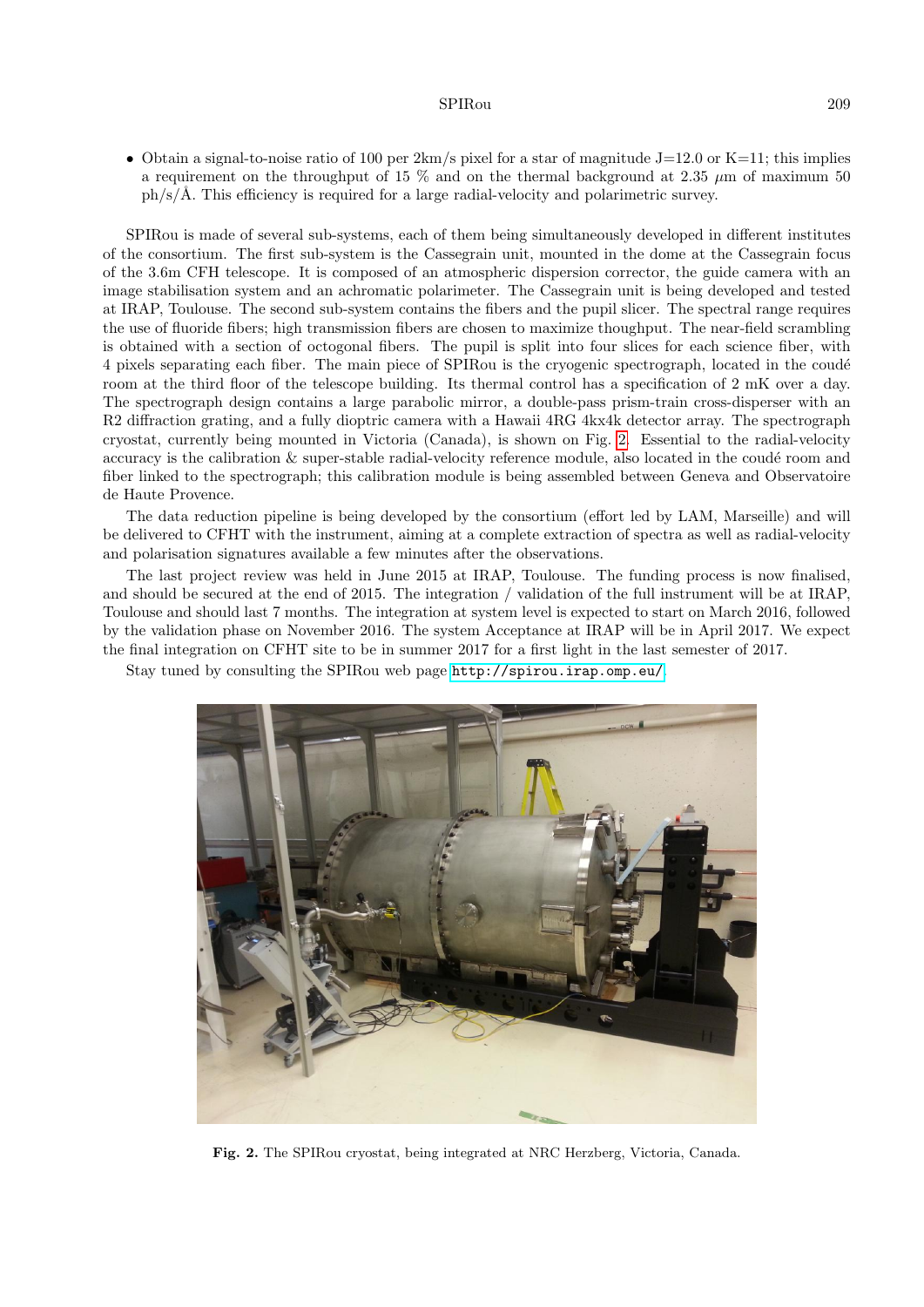## 4 The SPIRou Legacy Survey (SLS)

Shortly after its installation on the CFHT, SPIRou will start a series of Legacy Surveys, for a minimum of 300 nights over the first 3 years of operations of the instrument -as approved by the CFHT Board in 2015. The objectives of the surveys are threefold:

- identify several tens of habitable-zone Earth-like planets orbiting M dwarfs in the immediate neighborhood of the Solar System, as well as more than 100 exoplanets with orbital periods ranging from 1 day to 1 year, to derive accurate planet statistics,
- characterize the internal structure of several dozens of telluric planets with moderate equilibrium temperature, by providing mass measurements to the transit candidates discovered by K2, TESS and PLATO,
- explore the impact of magnetic fields on star  $\ell$  planet formation, by detecting and characterizing magnetic fields of various types of young stellar objects.

These three observing programs require large input catalogs of targets for statistical relevance, and a large number of visits per target. With its queue operation mode, the CFHT is well adapted and flexible to handle large surveys, get homogeneous data sets and optimize temporal sampling and critical scheduling. Specific tools are being developed at the observatory to support SPIRou surveys operations.

The radial-velocity **planet-search survey (SLS-PS)** will focus on an input catalog of 330 nearby M dwarfs. They are selected from the catalog by Lépine & Gaidos [\(2011\)](#page-7-15) and cover a range in mass from 0.08 to 0.5  $M_{sun}$ . Monte Carlo simulations suggest that the SLS-PS should detect  $\sim$  250 new exoplanets, including  $\sim$ 180 with masses less than 5 Earth masses and ∼30 of them lying in the habitable zone. Breaking down the full stellar sample in 0.5-dex bins in orbital period and mass, the SLS-PS will provide occurrence rates of Earth-like planets in each mass / period bin with a ∼20% accuracy. In particular, the SLS-PS will determine the frequency  $\eta_E$ of habitable-zone Earth-like planets around M dwarfs to an accuracy of ∼5%. Extensions of this program are possible and can be carried out after the completion of SLS-PS. The required number of visits per star averages to ∼ 50 per star during the survey duration, but this parameter may have to be increased at the expanse of decreasing the sample size, especially if multi-planet systems are frequently found or/and if the stellar jitter remains an issue.

The total time required for the SLS-PS is of the order of 275 nights, counting on ∼ 10 min per visits to achieve the required 1 m/s precision on individual radial velocity measurements. As SPIRou observations are done in the spectropolarimetric mode, the magnetic field of the host stars will be monitored at the same frequency than the planetary orbits, offering a unique view on the evolution of magnetic topologies of evolved and quiet fully convective stars. Other activity proxies will also be monitored.

With the future collection of planetary systems to be found by SPIRou, we will be able to bring unprecedented constraints on the formation of planets around low-mass stars, their dynamical evolution and interactions between planets and with the host star. Consequences for further studies are expected to be huge, as tidal locking, orbital properties and stellar wind may be limits to planet habitability and presently require additional observational constraints.

The radial-velocity follow-up observations of transiting planetary candidates is the best way to get rid of false positives [\(Santerne et al. 2013b\)](#page-7-16) and to measure the mass of the confirmed planets. With mass and radius, the bulk density and global properties of the planetary internal structure can be inferred. In the continuation of successful missions like CoRoT and Kepler, NASA is currently operating the K2 mission and is going to launch TESS in 2017. By targeting bright stars, TESS will provide Earth-like planet candidates which radial-velocity follow-up will be possible on ground-based telescopes -unlike most of the Kepler candidates. SPIRou at CFHT will be unique to secure radial-velocity measurements on the coolest part of the stellar hosts. Using statistics based on Kepler results, TESS predicts the discovery of several hundreds of Earth-like and super-Earth planets, in addition to thousands of icy and gas giants, for stars brighter than  $I=12$ . The list of planet candidates discovered by TESS and their light curves will be made available to the community for complementary observations. Most super-Earth candidates detected by TESS will orbit M dwarfs - with less than 30% of them accessible to optical radial-velocity follow-ups; nIR velocimeters like SPIRou will thus be essential to validate planet candidates.

In the meantime, ground-based transit surveys of M stars are ongoing (e.g., MEarth) or about to start (e.g., ExTrA), with many candidate planets known by 2017. With a first light scheduled in 2016, ExTrA targets stars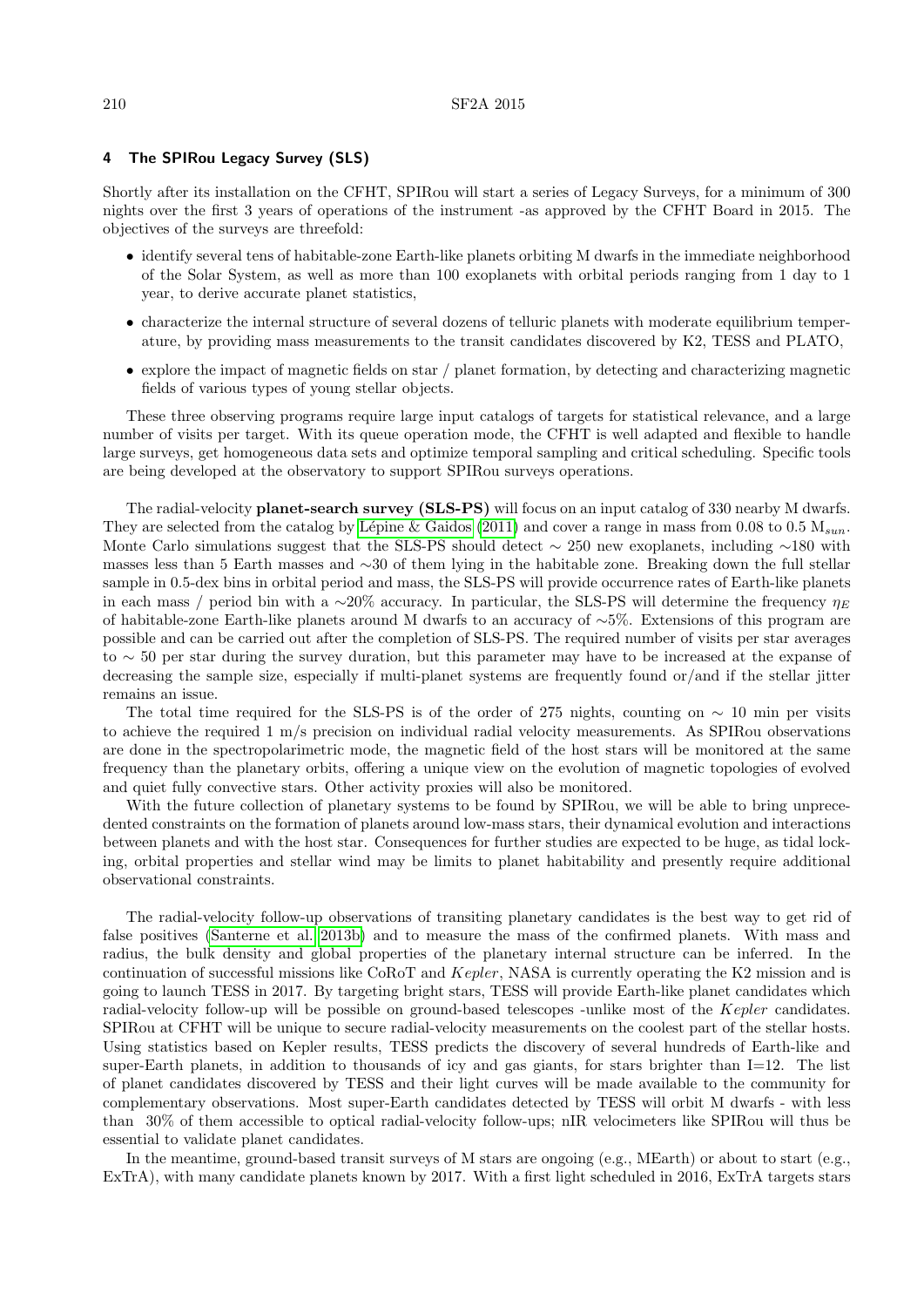#### SPIRou 211

of late spectral types (M4 to L0) and aims at the smallest planets around the smallest stars. ExTrA should detect a few tens of very-low-mass transiting planet candidates, again to be validated with nIR velocimetry. Expected to even outperform ESPRESSO on the VLT for most types of M dwarfs, SPIRou will be the best and most efficient radial-velocity instrument to monitor in the nIR the candidates visible from CFHT, to confirm or reject their planetary nature and to determine their masses.

The second component of the SLS - the SLS-TF for Transit Follow-up, will carry out radial-velocity follow-up observations of the 50 most interesting transiting planet candidates uncovered by future photometry surveys including TESS and ExTrA - for a total of 100 CFHT nights. We will focus on candidates with orbits closest to their habitable zones and/or around the brightest stars for a given spectral type - to select the best ones to be scrutinized in the future by the JWST or the E-ELT for spectral signatures of biomarkers in their atmospheres. The observing strategy includes an estimated number of 70 visits per candidate.

The third component of the SPIRou Legacy Survey is the study of class-I,-II and -III protostars (SLS-MP: Magnetic Protostar / Planet). We aim at detecting and mapping the magnetic topologies of young stars and their accretion discs and to explore the origins and evolution of the magnetic field of stars. In this survey, it will also be possible to unveil giant planets in short orbits and put constraints on the formation versus migration timescales for hot-Jupiter like planets - as they survive the system formation processes.

Magnetic fields play a major role in the early evolution of stellar systems. By affecting and often controlling accretion processes, triggering and channeling outflows, and producing intense X-rays, magnetic fields critically impact the physics and largely dictate the angular momentum evolution of pre-main-sequence stars and their accretion discs. Magnetic fields link accreting pre-main-sequence stars to their discs and evacuate the central disc regions; they funnel the disc material onto the stars, generate powerful winds and force classical T Tauri stars to rotate much more slowly than expected from contraction and accretion. Fields of accretion discs trigger instabilities, enhance accretion rates and extract angular momentum through magnetic braking and outflows; they also produce X-rays through flares and shocks, ionizing the disc gas and impacting disc dynamics and planet formation.

The targets are brighter in the nIR than in the optical, whereas the Zeeman effect is stronger at longer wavelengths. Spectropolarimetric observations with SPIRou will thus allow us to survey much larger samples of pre-main-sequence stars than accessible presently, as well as to access younger embedded class-I protostars and their discs on which very little information is yet available.

The SLS-MP survey will consist in collecting spectropolarimetric observations of about 140 young protostars in various stages of evolution, selected in the close star-forming regions of Taurus/Auriga, TW Hya and  $\rho$  Ophiuchius. It will, in particular, explore for the first time the magnetic topologies of class-I protostars. The survey will extend over 125 nights as each target requires multiple visits (about 20) to sample the rotation cycle over a couple of cycles. As previously, the MP survey can be extended towards other young systems.

With these three axes, the SPIRou Legacy Survey will gather a large community of scientists interested in the formation, evolution and characteristics of exoplanets and stars. The SPIRou science group is open to any proposal of legacy-type science that would not yet be covered but accessible with the survey observations. Out of these surveys, SPIRou will be able and available to explore many more science topics via open time proposals.

#### 5 Conclusions

The SPIRou near-infrared velocimeter and spectropolarimeter, soon to be installed at the Maunakea CFHT observatory, mainly aims at the specific tasks of investigating planet formation and properties around cool stars and young stars, while describing the magnetic properties of these stars. The polarimetric capability is unique and will widen the future diagnostics of stellar variability for planet search. SPIRou has the potential of finding the telluric exoplanets that space telescopes like JWST will focus on, for atmospheric studies and further habitability explorations. Other near-infrared velocimeters are being built in the world, e.g. CARMENES [\(Quirrenbach et al. 2010\)](#page-7-17), IRD [\(Kotani et al. 2014\)](#page-7-18), HPF [\(Hearty et al. 2014\)](#page-7-19). None of these instruments, however, includes the spectropolarimetric capability (required for stellar activity corrections) nor the essential K band (with a large radial-velocity content for low mass stars and a large flux for embedded sources).

The SPIRou science group is open to any interested member of the CFHT community, especially in the context of the large surveys which will use SPIRou for ∼ 70% of the time and at least 300 nights over the 3 first years.